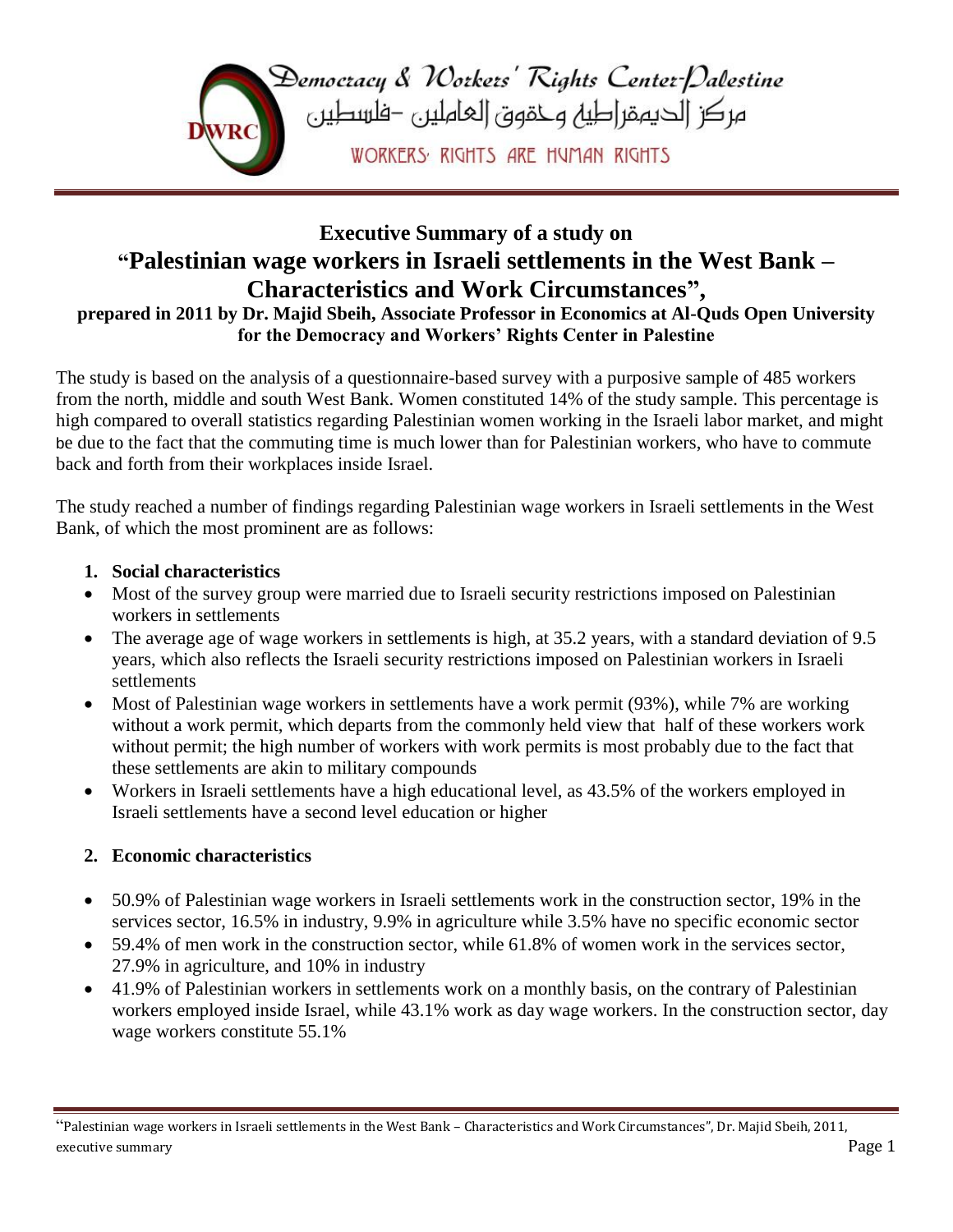

- The majority of Palestinian agricultural workers in settlements (77.1%) work on a monthly basis (they are paid monthly), while 14.6% are paid on a daily basis. This the opposite of what is expected, compared to Palestinian agricultural workers inside Israel, who are mostly day laborers
- The majority of Palestinian wage workers in settlements are permanent workers, ie, working throughout the year (60.4%). This suggests that the nature of their work in the settlements is regular and stable, to the contrary of the nature of the work of Palestinian workers in Israel, which is predominantly unstable and temporary, seasonal, especially in agriculture and construction.
- There is a low turnover for Palestinian workers in settlements; the number of times workers changed jobs in the settlement in the past four years was 1.6 times with a standard deviation of 2.4 times. 54.5% of the workers did not change jobs at all in the past four years while 45.5% change their job once or more during this period. By economic activity, 83% of workers in agriculture have not changed their job at all, 68% in the services sector, 59% in industry, and 42.5% in construction. This indicates a relative job stability for those who work in settlements
- 11% of Palestinian wage workers work on confiscated lands originally owned by their families or one of their relatives. The percentage is slightly higher for women in the study sample. This reflects the extreme situations of alienation experienced by Palestinian workers in Israeli settlements!
- 33% of Palestinian wage workers, who work in the settlements with a work permit, had to pay a sum of money in exchange for a work permit!
- The majority of Palestinian wage workers in settlements (53%) are employed by Palestinian work contractors (agents/intermediaries), while 47% of them have a direct work contract with an Israeli employer. Employing Palestinian workers through contractors (agents) gives Israeli employers a great opportunity to avoid paying important workers' rights guaranteed by the Israeli labor law enforced in Israeli settlements for Palestinian workers since 10/10/2007.
- Most of Palestinian wage workers in settlements are working without written contracts; only 8.5% work through a written individual work contract with the Israeli employer, and 1.4% have a written contract of employment with the Palestinian labor contractor (agent). 48% work in the settlements through a verbal work contract with the Palestinian intermediary, 35.5% through a verbal contract with the Israeli employer, and 6% through a verbal agreement without determining whether it is with the Palestinian contractor or the Israeli employer.
- 93% of the Palestinian wage workers in the settlements are working in work sites where there are no workers' committees representing them and defending their rights with the Israeli employer, and Palestinian intermediary, while 7% work in work sites in settlements, where there are workers' committees.

### 3. **Average working hours and wages**

• The average time that Palestinian workers need to commute back and forth from their workplace in Israeli settlements in the West Bank is one hour (60 minutes) with a standard deviation of 42 minutes; this rate is low compared to the time needed by Palestinian workers from the West Bank to commute to and from their workplaces inside Israel

<sup>&</sup>quot;Palestinian wage workers in Israeli settlements in the West Bank – Characteristics and Work Circumstances", Dr. Majid Sbeih, 2011, executive summary **Page 2**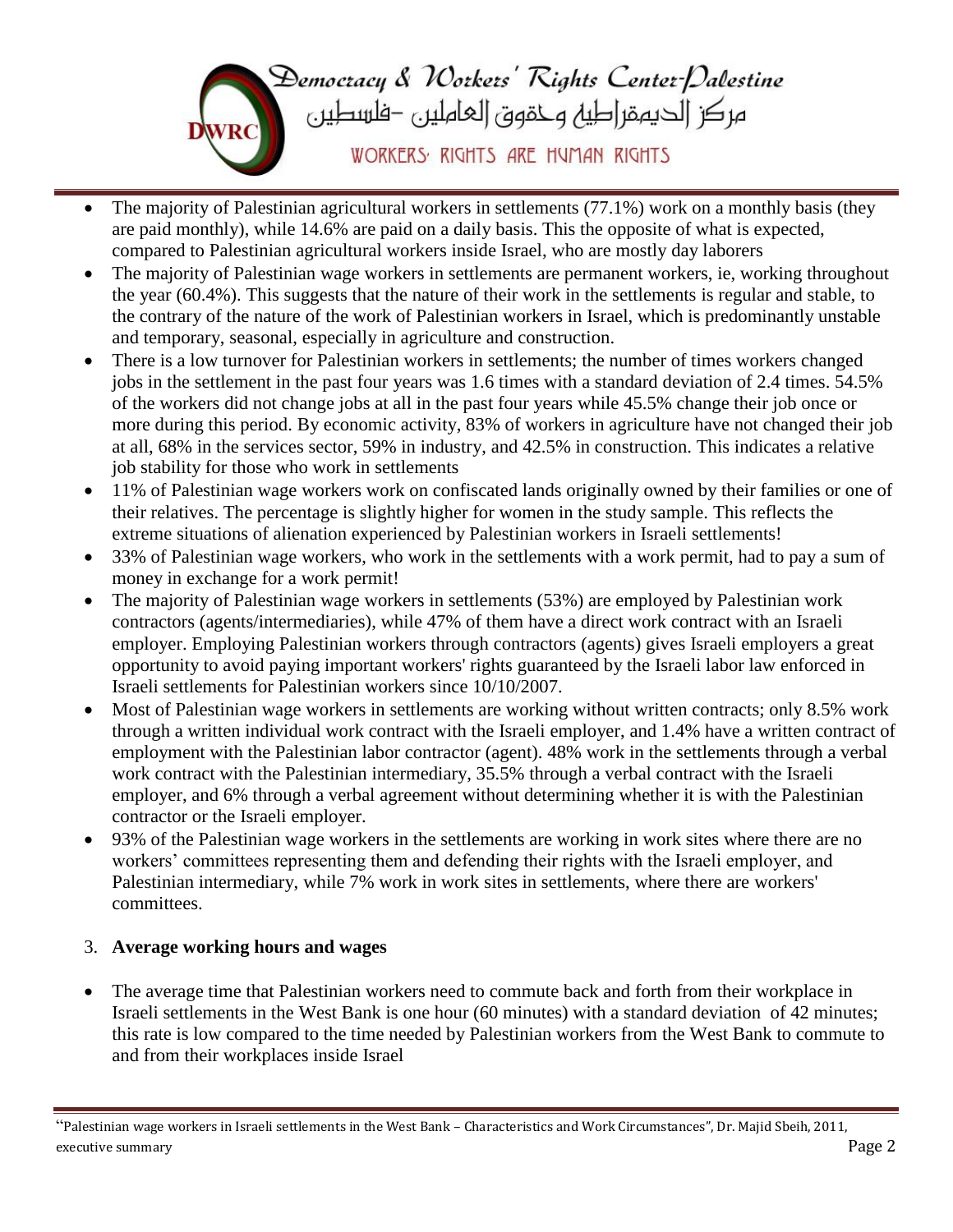

- In general, the average daily working hours for Palestinian workers in settlements is 8.7 hours with a standard deviation of 2 hours.
- 70% of Palestinian wage workers in settlements are working 8 hours per day and 24% work more than 8 hours, while 6% work less than 8 hours. In the agricultural sector, 58% of wage workers are working between 12 to 14 hours a day.
- The average number of days worked per week by Palestinian wage workers in Israeli settlements is 5.3 days with a standard deviation of 0.5 days. The average number of working days per month is 22.8 days. 72% of wage workers in settlements are working 5 days a week, and 26% are working 6 days a week.
- 5.9% of the workers in the study sample are paid on hourly basis. The average hourly wage of Palestinian workers in Israeli settlements was 20.1 NIS, with a standard deviation (5.9) NIS, and this average is very close to the hourly wage specified in the Guide on the Rights of Workers in Israel (it was 22 NIS according to its latest update in July 2011). 65% of these workers are paid an hourly wage of 22 NIS per hour or more, the majority is concentrated in the manufacturing sector, while 35% of them get paid less than 22 shekels per hour, and the majority of these also work in the industrial sector.
- 67% of the workers in the study sample are paid on a daily basis (for women in the study sample, this averages 32%). The average daily wage for those working in settlements is 167.5 NIS with a standard deviation of 60.8 NIS. This rate exceeds the minimum legal wage for workers employed six days a week, amounting to (164) shekels a day, while it is less than the minimum wage for workers employed five days a week, which is 189 NIS. About half the workers (49%) working six days a week are paid less than the minimum wage, and most of them are working in the construction sector in the settlements. Moreover, about 67% of the workers employed five days a week are paid less than the minimum, and most of them also work in the construction sector.
- By economic activity, the average daily wage for workers employed six days a week is lower than the minimum wage in all sectors (except for the construction sector where it is NIS 178), while the average daily wage for workers employed five days a week is lower than the minimum wage in all economic sectors.
- The average daily wage for men (174 NIS) is twice the average daily wage for women (84 NIS), which means that Palestinian women are subjected to a greater degree of exploitation, as the average daily wage rate for women is much lower than the minimum wage in Israel and the settlements
- The average daily wage of Palestinian workers in settlements is not linked to their educational level, but to their skill, the type of work or their physical strength! The average daily wage of illiterate workers or those with reading/writing skills is 162 NIS, which is higher than the average daily wage for a worker a BA level degree, which is 159 NIS.
- 28% of the workers in the study sample are paid on a monthly basis (it is close to 63% for women in the study sample). The average monthly wage for workers paid a monthly salary in settlements is 3490 NIS with a standard deviation of 1024 NIS. This rate is lower than the minimum wage specified in the Guide for the Rights of Workers in Israel, which is 4100 NIS per month. Nearly 88% of Palestinian workers employed in the settlements on a monthly basis are paid less than the minimum wage, while only 12% of them get paid a monthly wage that is equal or more than the minimum wage.

<sup>&</sup>quot;Palestinian wage workers in Israeli settlements in the West Bank – Characteristics and Work Circumstances", Dr. Majid Sbeih, 2011, executive summary **Page 3** Page 3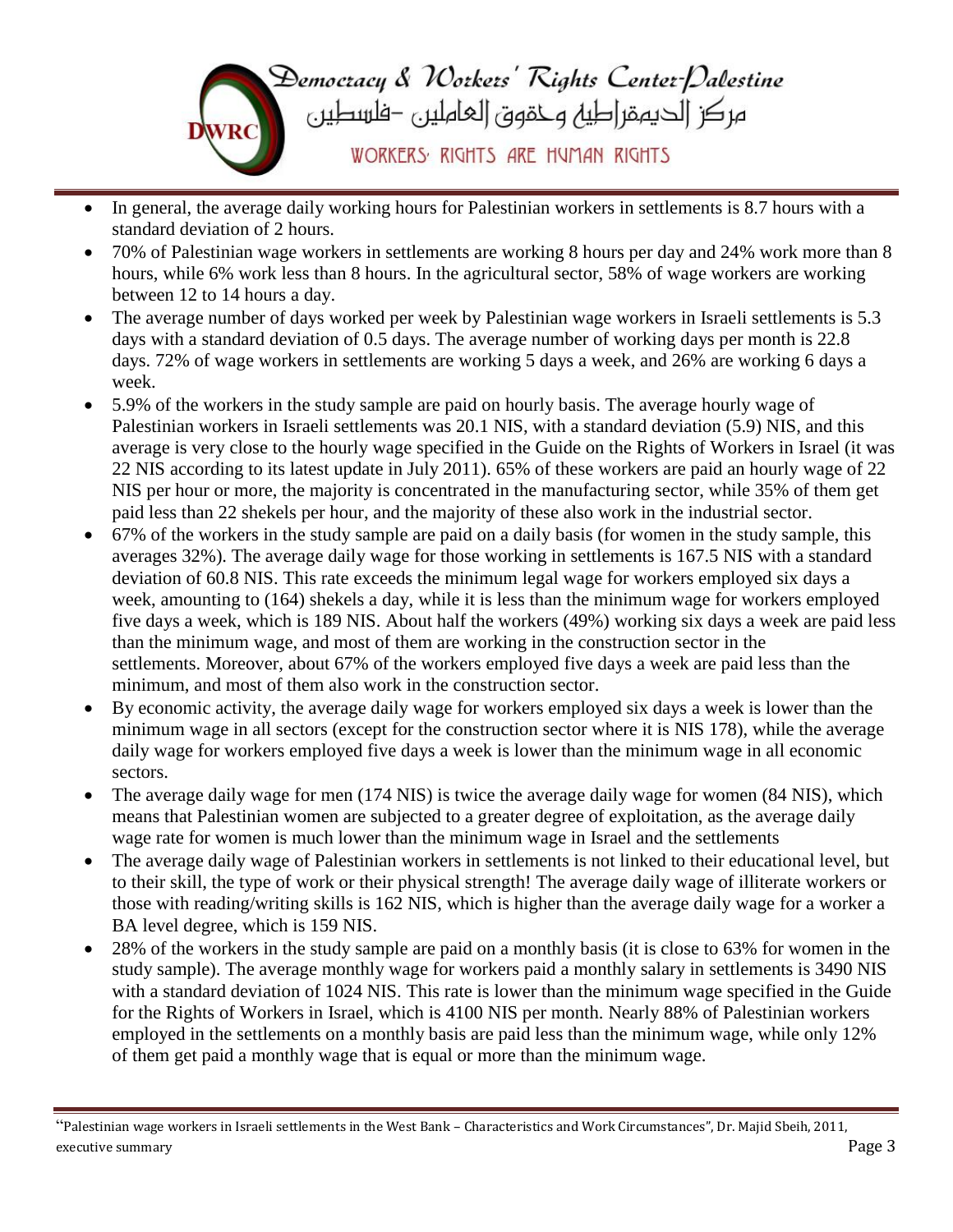

- The average monthly wage for men is 3589 NIS, while women working in the settlements on a monthly basis are paid 3293 NIS. This indicates that wage differences between men and women are much lower for monthly wages than for daily wages.
- The average monthly wages by level of education are comparable to a large extent (except for the anomalous value of the average monthly wage for BA degree holders). This indicates that the average monthly wages for Palestinian workers in settlements does not depend on the level of education as much as it depends on other factors more important for Israeli employers. The average monthly wage for a Palestinian worker with middle school education is 3628 NIS, which is very close to a worker with a middle diploma, which is 3700 NIS!
- In general, 21% of Palestinian wage workers in Israeli settlements have pay deductions for income tax, 15.7% for health insurance, 6.4% for Israeli National Insurance, 15.9% for severance pay, 22% for transportation allowance, 13% for guarding them while working in the settlement, and 3% of the workers have union fees deducted from their wages (paid to Histadrut)! These percentages differ for workers paid on a monthly basis, as well as in relation with the workers, who receive a salary slip.
- In general, a low percentage of Palestinian wage workers in Israeli settlements obtain paid holidays and social insurances. Only 11% of the workers, who are working five days a week, and 32.5% of the workers, who are working six days a week, have access to annual paid leave, 29% of all Palestinian wage workers in settlements have insurance against work injuries, and (13%) have health insurance. 17% obtain paid religious leave. These percentages vary according to the type of economic activity in which the workers are employed, and the worst situation is the once of Palestinian workers in the construction sector in the settlements.

### **4. Occupational health and safety**

- 75% of Palestinian wage workers in settlements are working in locations where no work clothes and protective equipment are provided for use, and this percentage reaches 79% in the construction sector.
- 71% of the workers are exposed to the sun in open workplaces, and this percentage reaches up to 91% in the construction sector, and 73% in the agricultural sector.
- 24% of the workers are exposed to allergies from chemicals and pesticides, this percentage reaches 48% for agricultural workers, and 41% for industry workers in the settlements.
- 66% of the workers are exposed to inhalation of dust, 26% are exposed to inhalation of chemicals, 24% to smoke inhalation, and 11% are exposed to inhalation of gas. By economic activity, these percentages increase for the agricultural sector, where 71% of the workers are exposed to inhalation of chemicals.
- 22% of Palestinian workers in the settlements are constantly exposed to the risks related to inflammable chemicals, and this percentage reaches up to 46% for workers in the industrial sector in the settlements. There is a high percentage of workers, who are continuously or repeatedly exposed to risks of skiding, rotating machinery, and electric shocks.
- Some 21% of Palestinian wage workers have been exposed to work injuries while working in the settlements during the last four years, and 40% of the total number of workers, who were exposed to a work injury, suffered from wounds, 33% from fractures, and 9% from burns.

<sup>&</sup>quot;Palestinian wage workers in Israeli settlements in the West Bank – Characteristics and Work Circumstances", Dr. Majid Sbeih, 2011, executive summary **Page 4**